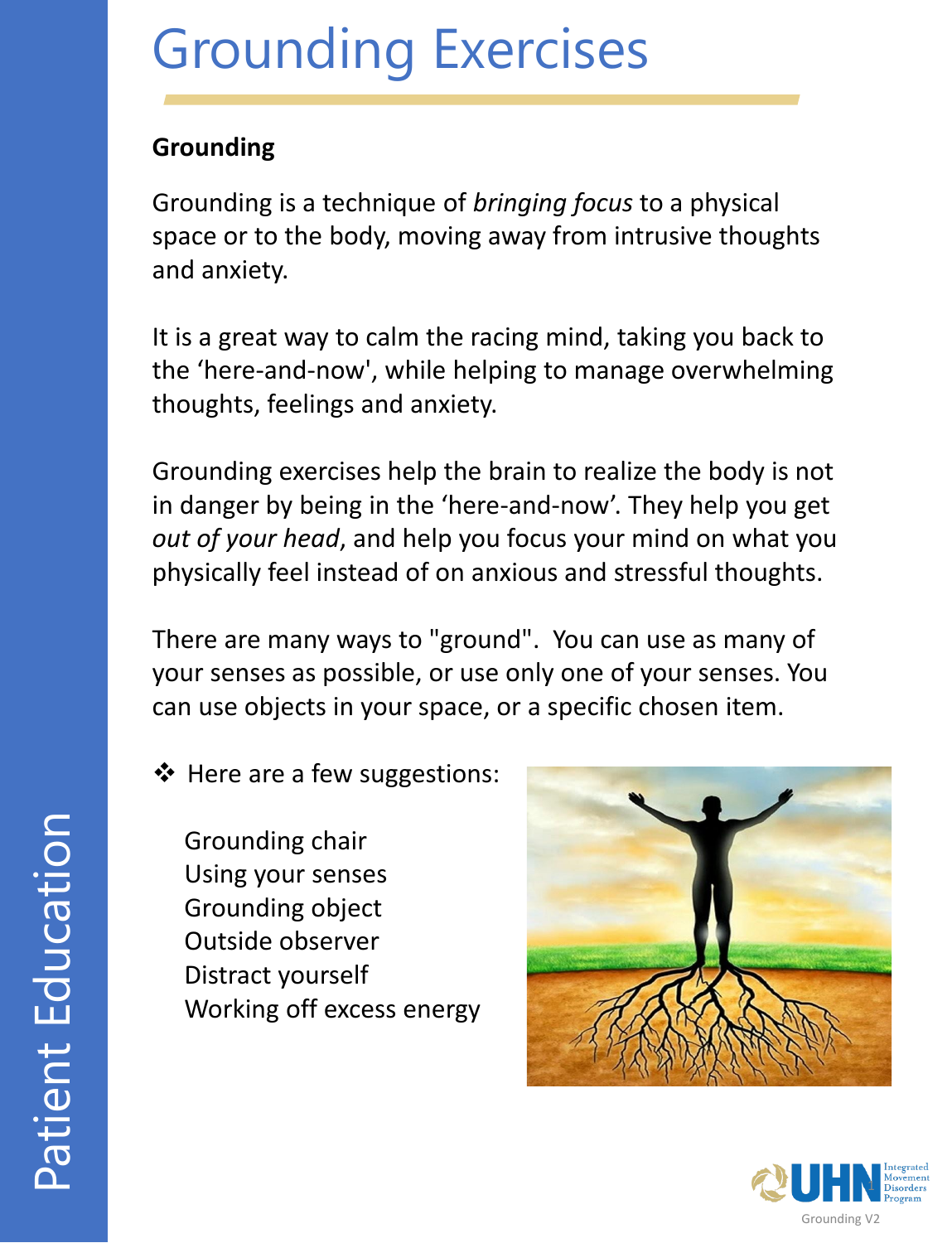### **Grounding Chair**

1. Sit comfortably in a chair, scoot back to where your back is in full contact with the chair's back. Ensure you are comfortable, your feet should be touching the floor.

2. Take a slow breath in, and then let that breath out slowly, close your eyes. How does your body feel to sit in the chair?

3. Take a moment to notice where you feel your body making contact with the chair's surface, your back, thighs, and arms. What is the texture of the material?

4. Notice where there is support from the chair. Are your arms fully supported or part of your arm hanging off? Is the seat of the chair to the back of the knees or part of your thighs have no contact?

5. Next, press your feet into the ground. Imagine negative energy draining from your mind through your body, feet and then into the ground. What does that energy look like? Is it a colour? Is it a pattern?

6. As the energy moves from the head down through each part of the body to the toes, feel the heaviness it carries with it.

7. Now notice your body parts relax after the heaviness and energy have moved through them and into the floor.



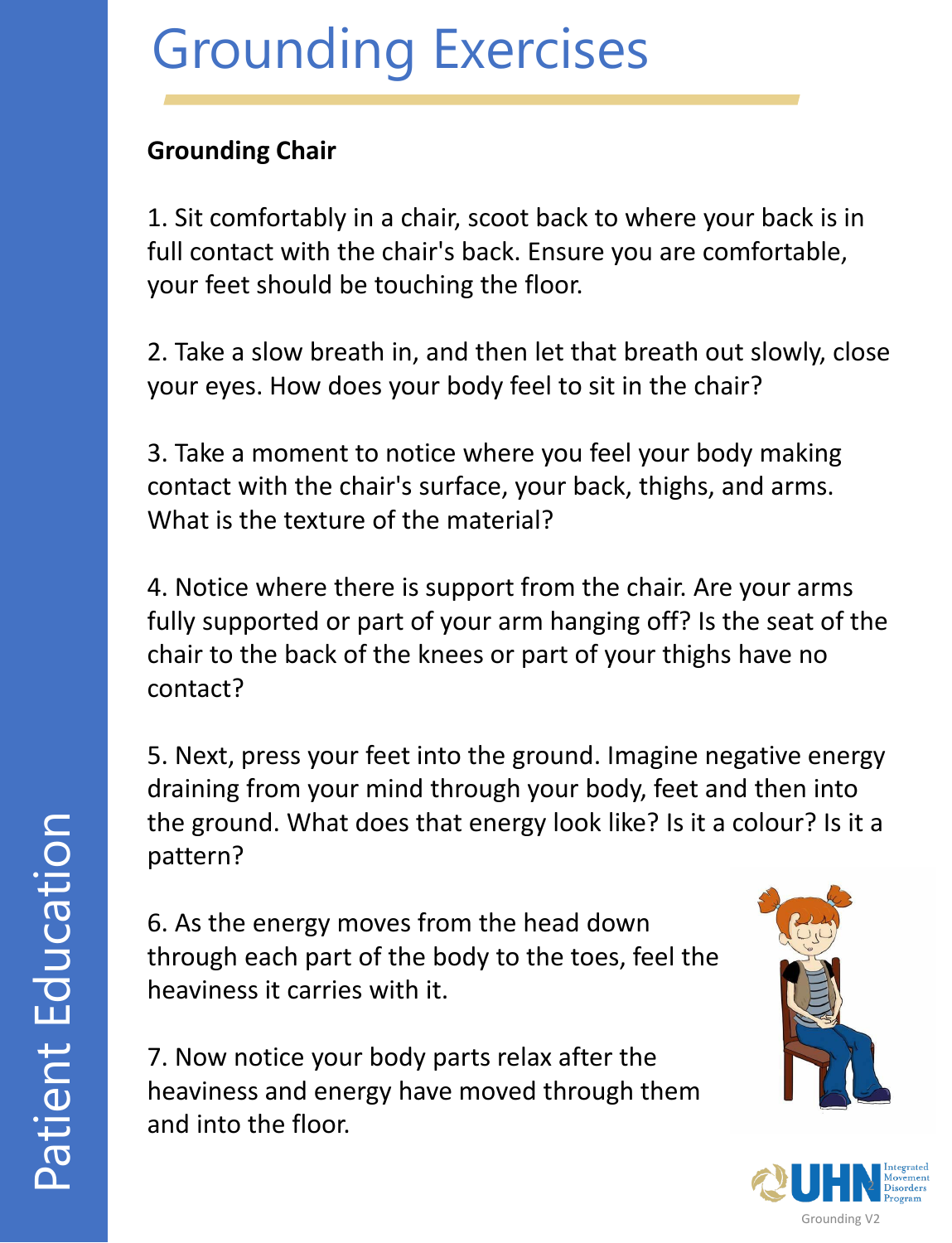#### **Using Your Senses**

In this exercise, you will be using all your senses to "ground" and get back to the present moment.



1. Start by sitting comfortably and closing your eyes. Take a couple of deep breaths in through your nose and out through your mouth.

- 2. Open your eyes, look around you and name out loud:
- ➢ 5 things you can **see** (*it can be items inside the room or outside through the window*).
- ➢ 4 things you can **feel** (*this can be parts of your own body or the furniture in the room, notice the texture*).
- ➢ 3 things you can **hear** (*the sound can be coming from inside the room or out. It is surprising the sounds that go unnoticed until we are paying purposeful attention or quiet the mind).*
- ➢ 2 things you can **smell** *(hopefully it is enjoyable to smell).*
- ➢ 1 thing you can **taste** *(you can carry with you a small morsel of food for this part of the exercise).*

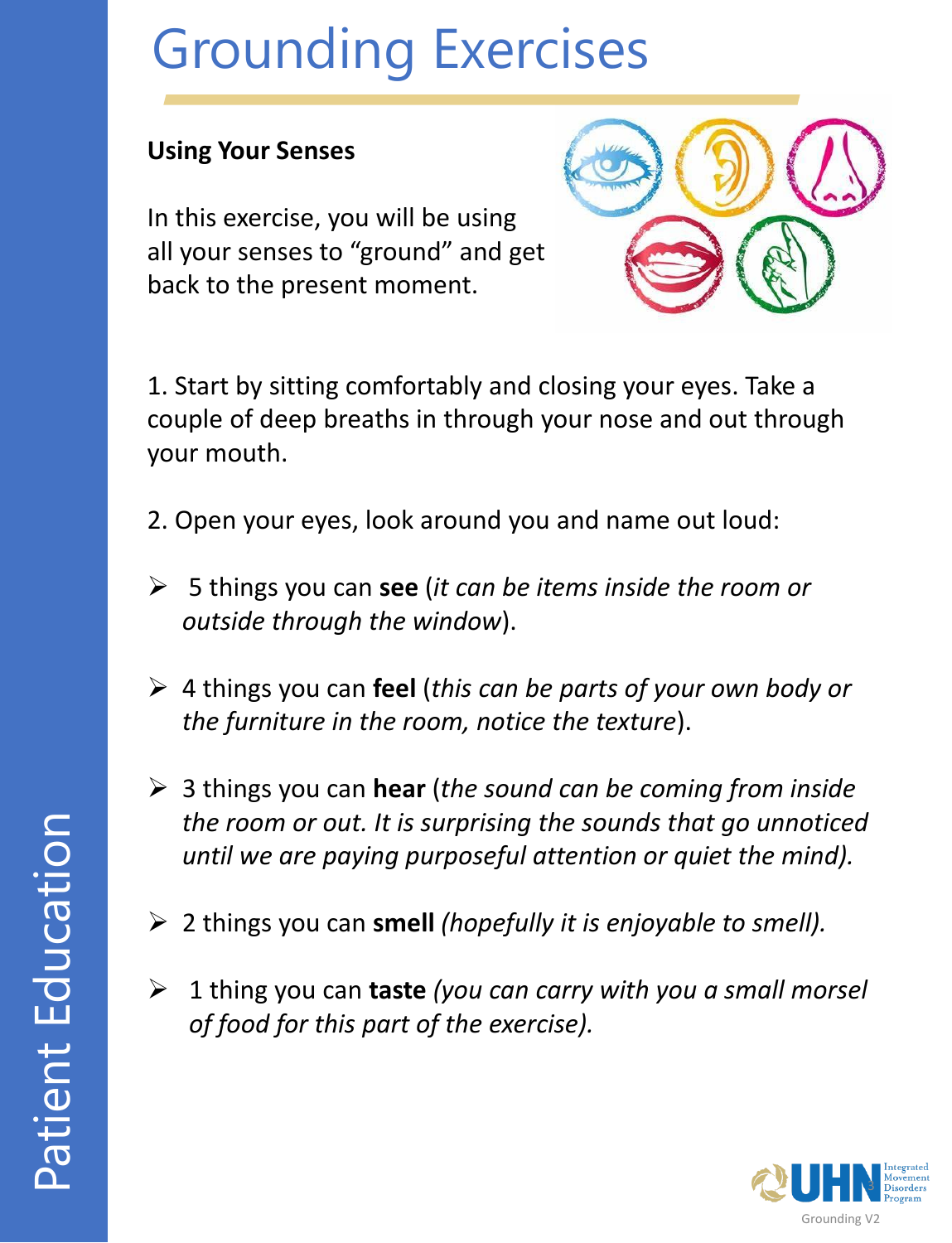#### **Using Your senses** *continued..*

You can also use all 5 senses to explore 1 object:

1. Choose an edible item, such as a raisin.



- 2. Place the item between your finger and thumb.
- 3. Look at its colour, texture, lines and ridges. Hold it up to the light noticing the different colours.
- 4. Gently squeeze it and release several times, taking time to look closely at it, noticing its shape changing (if it changes).
- 5. Squeeze and roll it between your finger and thumb, think of words that describe the feeling. Think about how much pressure it would need before it popped.
- 6. Squeeze until it pops or breaks. Did it make a sound? Describe the sound.
- 7. Place the object in the centre of your palm.
- 8. Take time to think of the feeling of the item in the palm of your hand. You may feel almost nothing in the first instance, give this time, really concentrate, focus all you can on the feel of the item in your palm.
- 9. Notice the rest of your hand, does it feel cooler, hotter, are you aware of any slight breeze or cool air on it.

*continued on next page..*

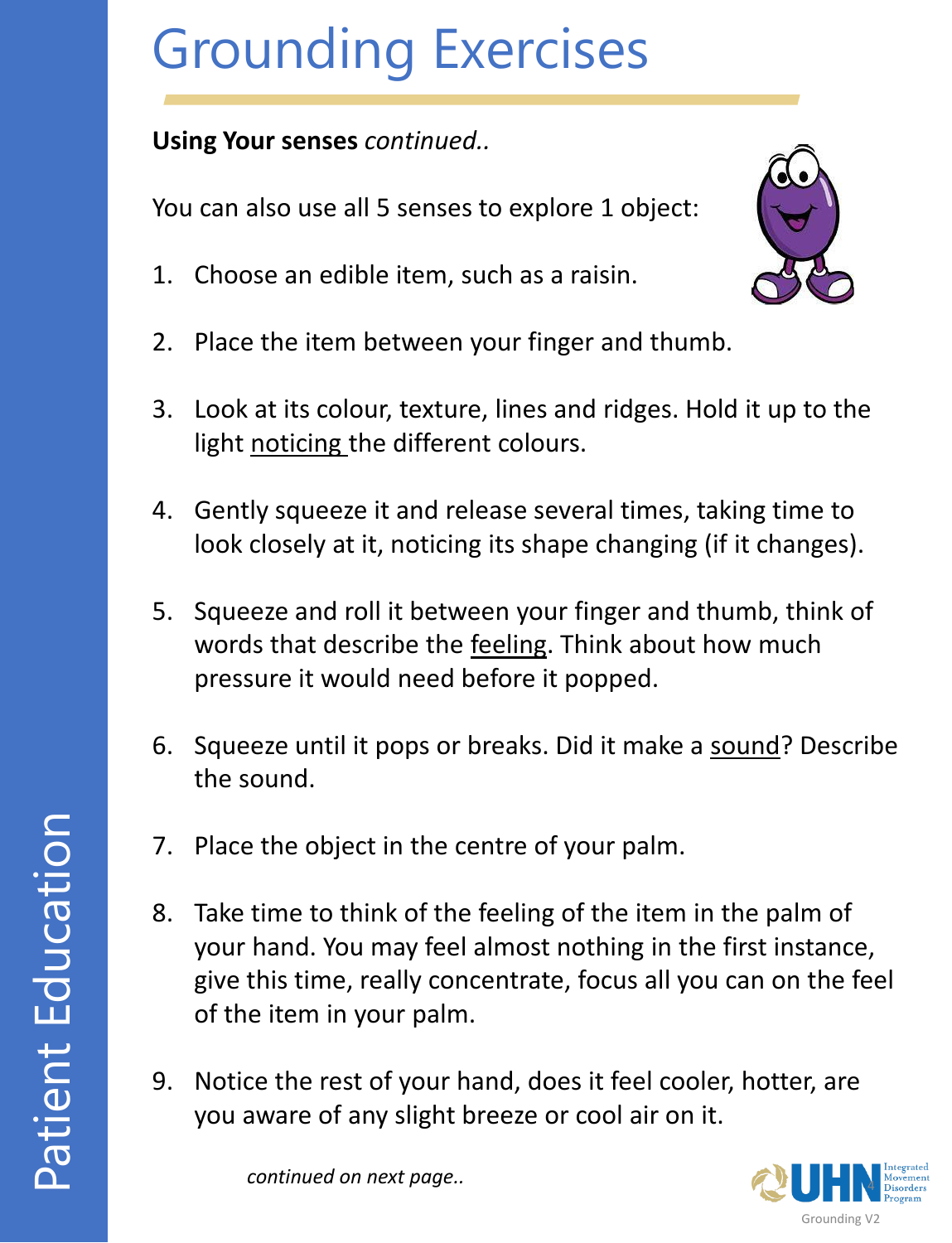**Using Your senses** *continued…*

- 10. Hold it under your nose and think of words that describe the smell. Is there a smell to the item?
- 11. Now pop it in your mouth, just holding it on your tongue. Does it taste bitter, sweet, horrid or delightful?
- 12. Rub it on the roof of your mouth, notice your saliva increasing and what else is happening in your mouth.
- 13. Move it around in your mouth and begin to swallow gently again, noticing the taste is changing when it moves to different parts of your mouth.
- 14. Swallow the item, noticing it going down the back of your throat also the taste you have in your mouth now that it's gone.
- 15. Take a deep breath to end this exercise.



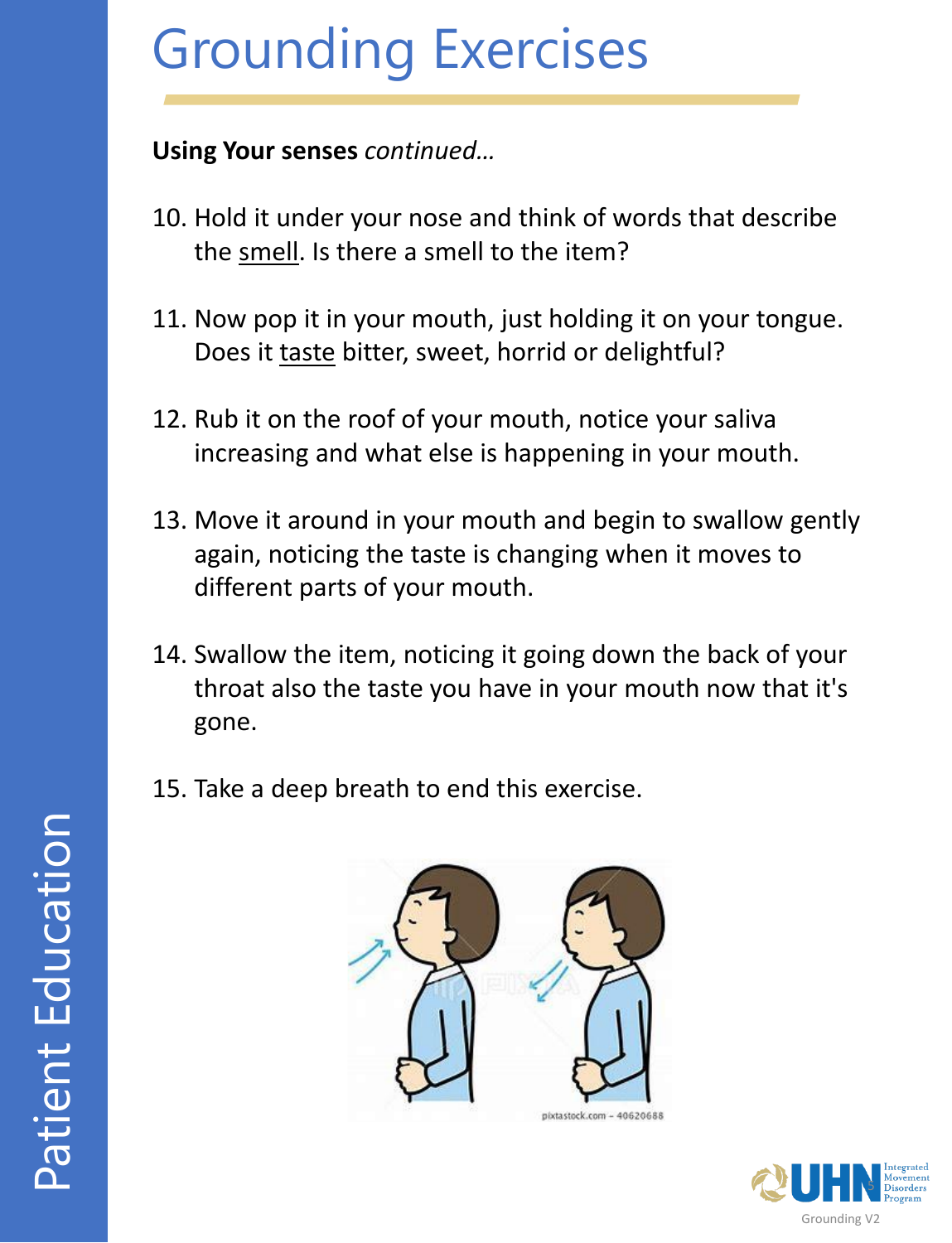#### **Grounding Object**

Find and keep a small item you find interesting to look at something you can carry easily in your pocket or purse. Some examples are a small piece of crystal, a rock or favourite jewelry.

This exercise can be especially useful when going into a stressful situation or at any time.

Place the item between your finger and thumb. *Feel* the texture on your fingertips.

*Look* at its colour, texture lines and ridges. Hold it up to the light noticing the different colours.

Squeeze and notice if its shape changes. Squeeze and roll it between your finger and thumb, describe the feeling.

Place the object in the centre of your palm, feeling how heavy or light it is.

❖ The goal is to bring your full focus to the object you are holding.



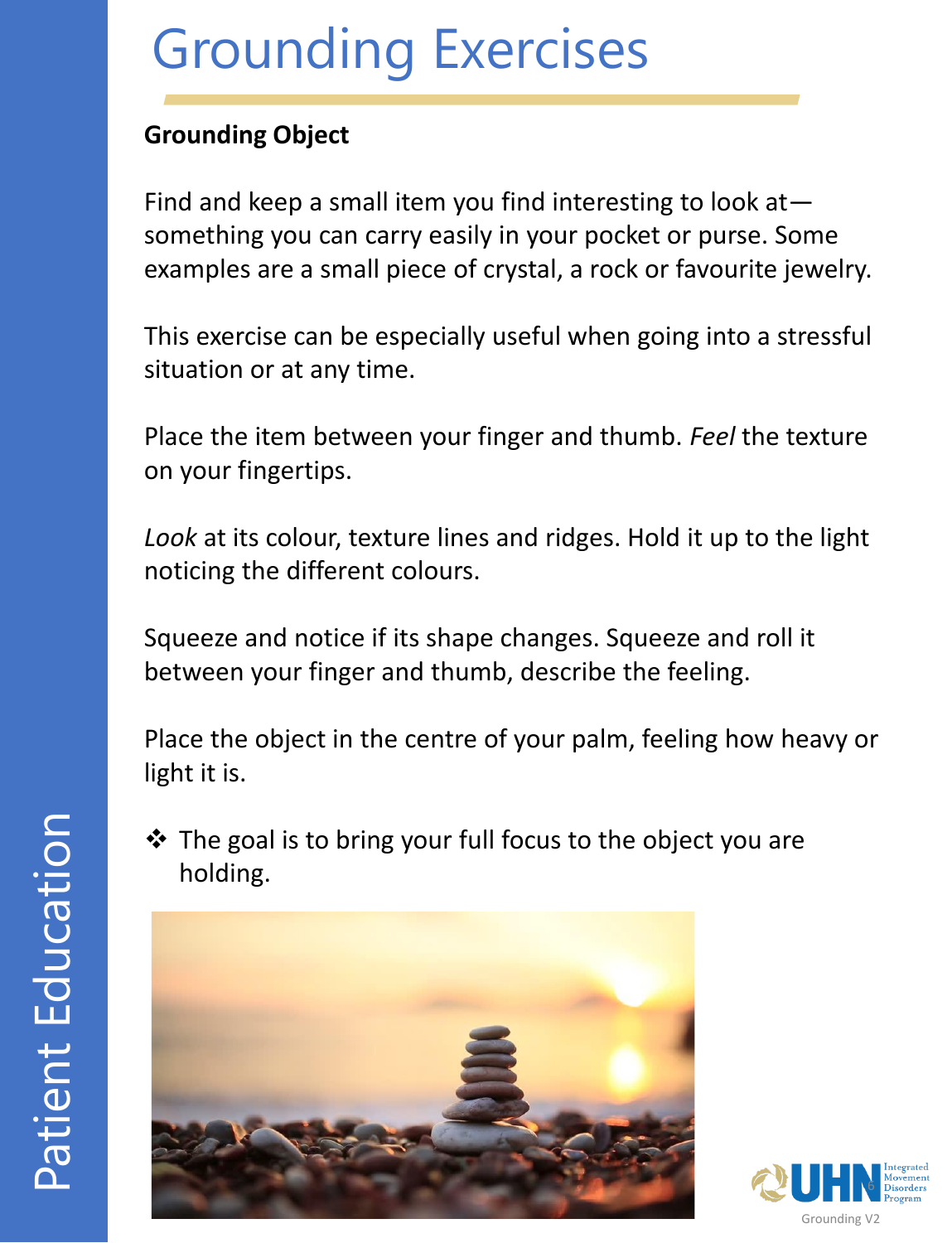#### **Outside Observer**

Thoughts have a way of becoming intrusive, they can feel like a never-ending merry-goround in your mind. Worry and stress tend to worsen intrusive thoughts. Sometimes they keep building, and the more you try to stop them, the more they are there.



❖ Becoming the *outside observer* to your thoughts gives you a different perspective. Letting go can prevent the building and the merry-go-round in your mind.

1. Begin with imagining yourself standing outside of your mind, watching your thoughts as leaves floating on a stream.

2. As each thought enters the stream of your mind, acknowledge that it is there.

- $\triangleright$  The important part is letting it then float down the stream.
- ❖ The goal in this exercise is to allow your thoughts to come and go, you do not have to respond to them.